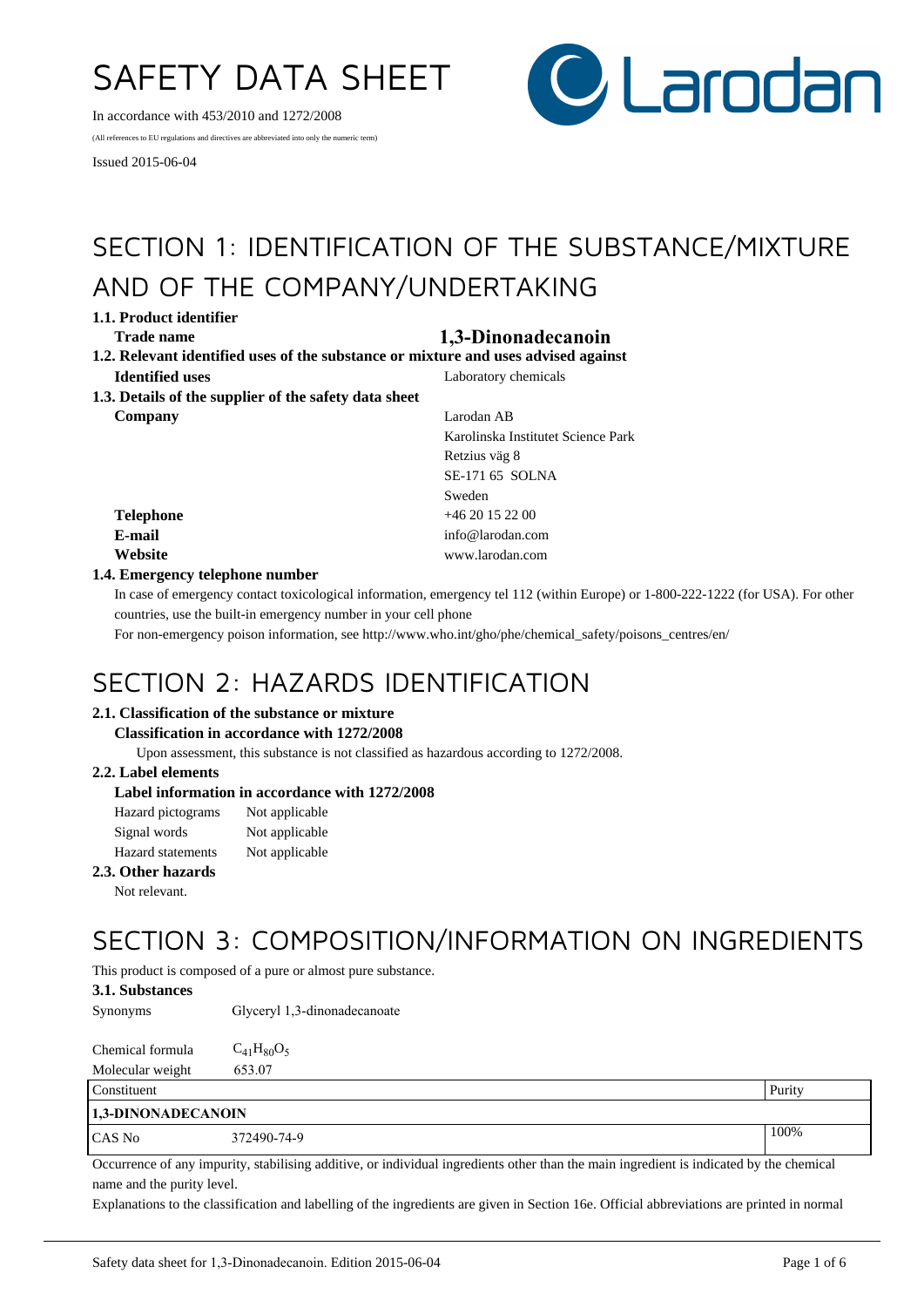font. Text in italics are specifications and/or complement used in the calculation of the hazards of this mixture, see Section 16b

# SECTION 4: FIRST AID MEASURES

# **4.1. Description of first aid measures**

### **Generally**

In case of concern, or if symptoms persist, call doctor/physician.

# **Upon breathing in**

Inhalation of fumes from heated product: let the injured rest at a warm place with fresh air. Contact the doctor if symptoms persist.

### **Upon contact with the eyes**

As a precaution, rinse the eye thoroughly with water; If symptoms occur, call a doctor/physician.

### **Upon skin contact**

Normal washing of the skin is considered sufficient; If nevertheless symptoms do occur, contact a physician. Remove contaminated clothes.

### **Upon ingestion**

Flush nose, mouth and throat with water.

Upon ingestion of larger amounts, consult a doctor/physician.

# **4.2. Most important symptoms and effects, both acute and delayed**

Ingestion of large amounts of the product may cause nausea and vomiting.

# **4.3. Indication of any immediate medical attention and special treatment needed**

Symptomatic treatment.

# SECTION 5: FIRE-FIGHTING MEASURES

# **5.1. Extinguishing media**

# **Recommended extinguishing agents**

Extinguish with materials intended for the surrounding fire.

### **Unsuitable extinguishing agents**

Among common extinguishing agents there are none that are overtly unsuitable.

# **5.2. Special hazards arising from the substance or mixture**

Produces fumes containing harmful gases (carbon monoxide and carbon dioxide) when burning. The product is not hazardous in the flammable sense.

# **5.3. Advice for fire-fighters**

In case of fire use a respirator mask.

#### Wear full protective clothing.

Protective measures should be taken regarding other material at the site of the fire.

# SECTION 6: ACCIDENTAL RELEASE MEASURES

# **6.1. Personal precautions, protective equipment and emergency procedures**

Use recommended safety equipment, see section 8.

Note that there is a risk of slipping if product is leaking/spilling.

# **6.2. Environmental precautions**

At amounts considered in this case, the product may be released into the natural environment without serious environmental consequences. Large emissions should however be reported to the emergency services and the Environment Agency.

# **6.3. Methods and material for containment and cleaning up**

Small spills can be wiped up with a cloth or similar. Then flush the spill site with water. Larger spills should first be covered with sand or earth and then be collected. Collected material should be disposed according to Section 13.

# **6.4. Reference to other sections**

See section 8 and 13 for personal protection equipment and disposal considerations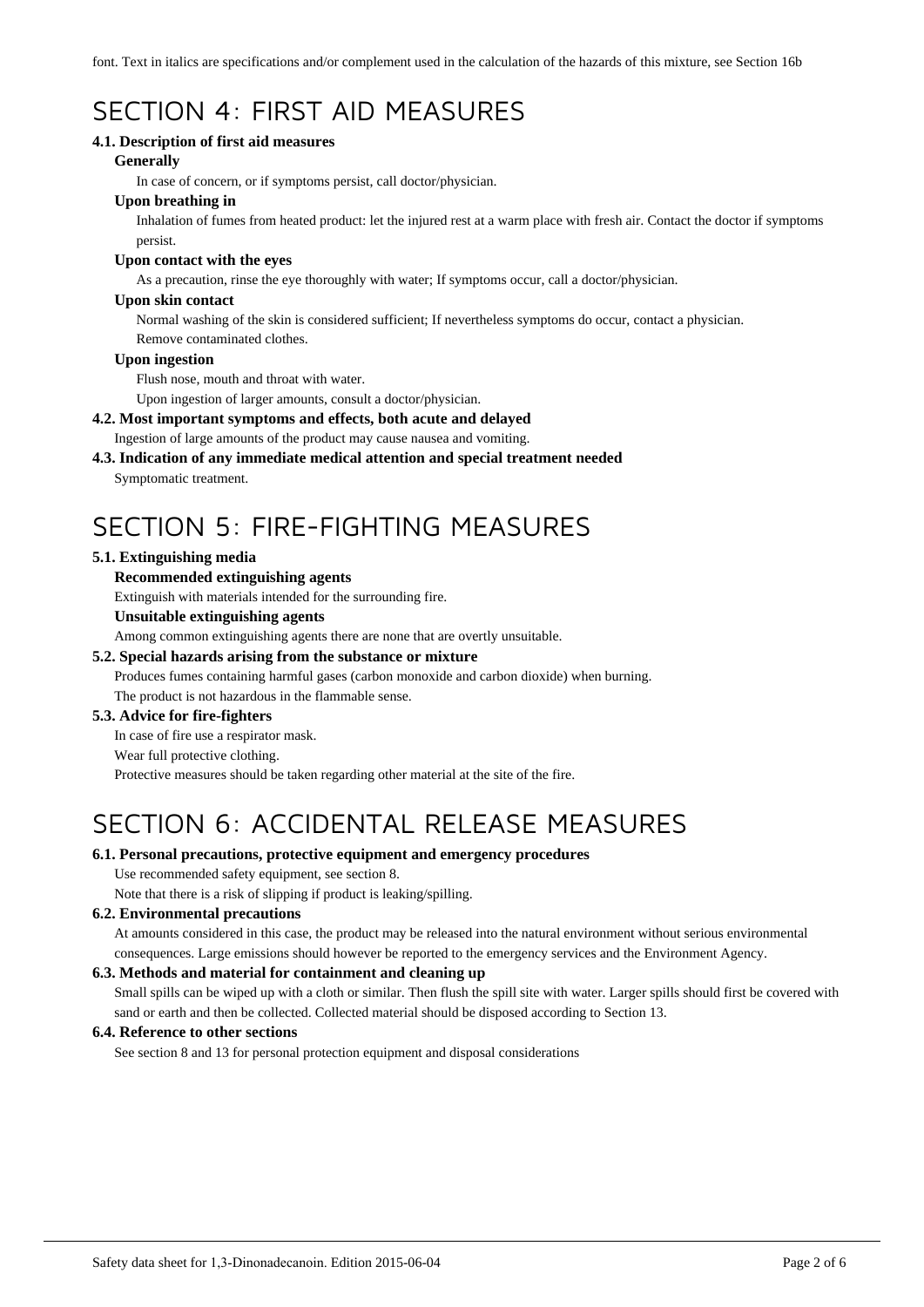# SECTION 7: HANDLING AND STORAGE

# **7.1. Precautions for safe handling**

Read and follow the manufacturer's instructions. Avoid spillage, inhalation and contact with eyes and skin. Keep well closed.

The usual precautions for handling chemicals should be observed.

# **7.2. Conditions for safe storage, including any incompatibilities**

Store in dry and cool area.

Store in a ventilated space.

# **7.3. Specific end uses**

See identified uses in Section 1.2.

# SECTION 8: EXPOSURE CONTROLS/PERSONAL

# PROTECTION

# **8.1. Control parameters**

# **8.1.1. National limit values, United Kingdom**

All ingredients (cf. Section 3) lack occupational exposure limit values.

# **8.2. Exposure controls**

In terms of minimizing risks, no special attention is needed for this product besides the general obligations that follow EU directive 89/391 and national occupational legislation.

Eye protection is not necessary during normal use.

Protective gloves are normally not needed due to the properties of this product, but may be necessary for other reasons, e.g.

mechanical risks, temperature conditions or microbiological risks.

Special measures for protection of the skin are necessary only in rare working situations. In case of doubt, consult occupational expertise. Show this safety data sheet.

Protective breathing equipment should only be required in extreme work-situations. Consult the manufacturer if this is the case. For limitation of environmental exposure, see Section 12.

# SECTION 9: PHYSICAL AND CHEMICAL PROPERTIES

# **9.1. Information on basic physical and chemical properties**

| a)             | Appearance                                   | Form: powder                   |
|----------------|----------------------------------------------|--------------------------------|
|                |                                              | Colour: white                  |
| b)             | Odour                                        | None                           |
| c)             | Odour threshold                              | Not applicable                 |
|                | d) pH                                        | Not applicable                 |
| e)             | Melting point/freezing point                 | Not applicable                 |
| f)             | Initial boiling point and boiling range      | Not applicable                 |
| g)             | Flash point                                  | Not applicable                 |
| h)             | Evaporation rate                             | Not applicable                 |
| $\mathbf{i}$   | Flammability (solid, gas)                    | Not applicable                 |
| $\overline{1}$ | Upper/lower flammability or explosive limits | Not applicable                 |
| k)             | Vapour pressure                              | Not applicable                 |
| $\bf{D}$       | Vapour density                               | Not applicable                 |
| m)             | Relative density                             | Not applicable                 |
| n)             | Solubility                                   | Solubility in water: Insoluble |
| $\circ$ )      | Partition coefficient: n-octanol/water       | Not applicable                 |
| p)             | Auto-ignition temperature                    | Not applicable                 |
| q)             | Decomposition temperature                    | Not applicable                 |
| r)             | Viscosity                                    | Not applicable                 |
| s)             | Explosive properties                         | Not applicable                 |
| t)             | Oxidising properties                         | Not applicable                 |
|                |                                              |                                |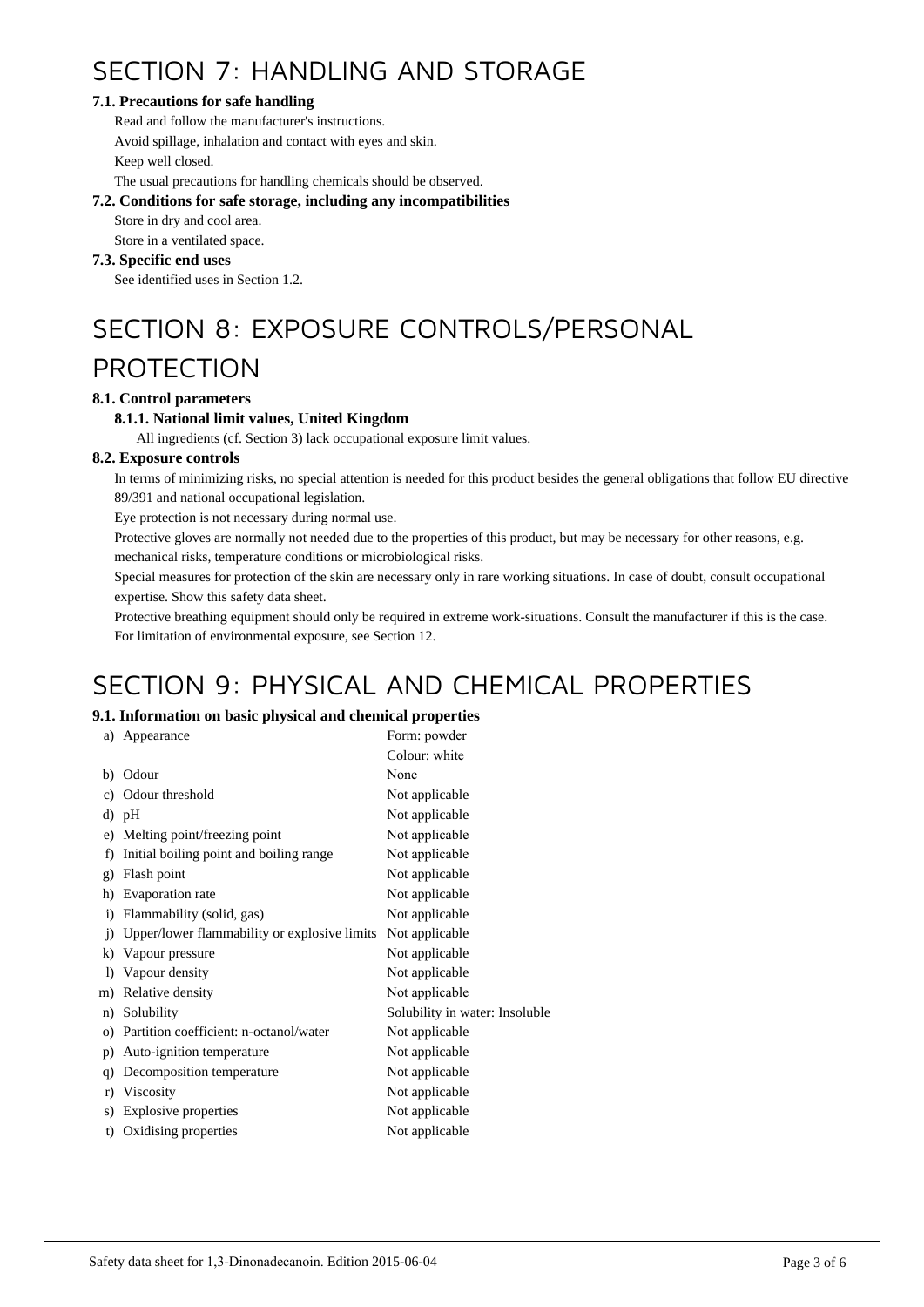## **9.2. Other information**

No data available

# SECTION 10: STABILITY AND REACTIVITY

# **10.1. Reactivity**

The product contains no substances which can lead to hazardous reactions at normal use.

# **10.2. Chemical stability**

The product is stable at normal storage and handling conditions.

### **10.3. Possibility of hazardous reactions**

Not indicated

# **10.4. Conditions to avoid**

Not indicated

# **10.5. Incompatible materials**

Avoid contact with oxidizers.

# **10.6. Hazardous decomposition products**

Carbon monoxide (CO), carbon dioxide (CO2) and harmful and irritating substances.

# SECTION 11: TOXICOLOGICAL INFORMATION

# **11.1. Information on toxicological effects**

# **General or unspecific toxicity**

The product is not classified as toxic.

### **Acute effects**

Not classified as an acutely toxic substance.

# **Harmfulness**

The product is not classified as harmful to health.

### **Repeated dose toxicity**

No chronic effects have been reported for this product.

### **Carcinogenicity**

No carcinogenic effects have been reported for this product.

#### **CMR effects**

No mutagenic or reproductive toxic effects have been reported for this substance.

#### **Sensibilisation**

Not sensitising.

# **Corrosive and irritating effects**

The product is not corrosive. Minor irritation may arise for persons who are prone/susceptible.

#### **Synergism and antagonism**

No information is available.

#### **Effect on judgement and other psychological effects**

Does not affect the judgement.

# **Relevant toxicological properties**

**1,3-Dinonadecanoin** No information available

# SECTION 12: ECOLOGICAL INFORMATION

# **12.1. Toxicity**

# **1,3-Dinonadecanoin**

No information available

No ecological damage is known or expected in the event of normal use.

#### **12.2. Persistence and degradability**

The components of the product degrades in the natural environment. Not applicable

### **12.4. Mobility in soil**

The product is not soluble in water and will spread on aquatic surfaces.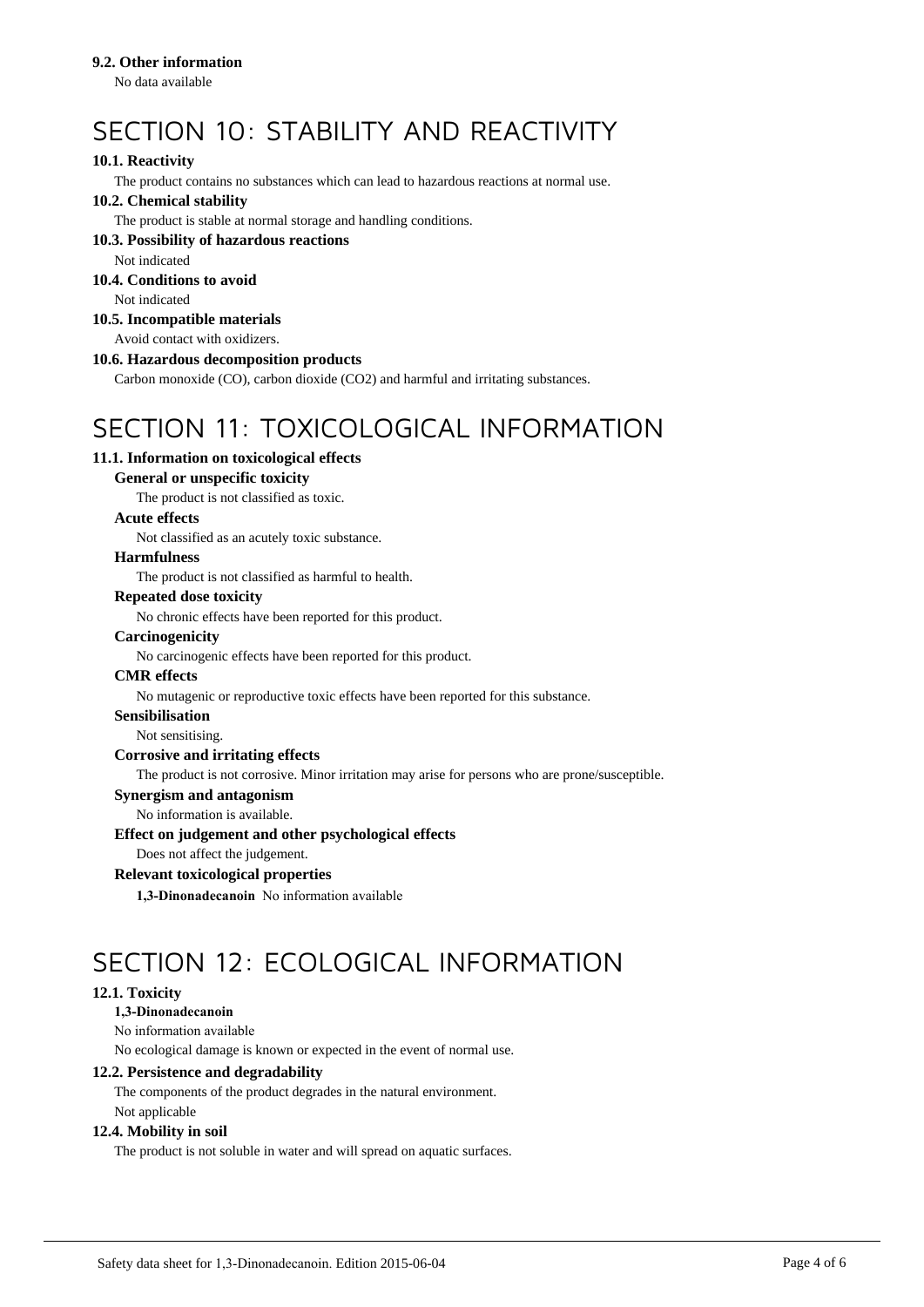# **12.5. Results of PBT and vPvB assessment**

No chemical safety report has been executed.

# **12.6. Other adverse effects**

Not indicated

# SECTION 13: DISPOSAL CONSIDERATIONS

# **13.1. Waste treatment methods**

# **Waste handling for the product**

The product is not classified as hazardous waste. Also take local regulations for dealing with waste into account. Avoid discharge into sewers. **Recycling of the product**

This product is not usually recycled. Send to landfill.

# **Transportation of waste**

Waste class J(0) - Does not have adverse effects on health or the environment.

# SECTION 14: TRANSPORT INFORMATION

This product is only supposed to be transported by road or railway and just the transport regulations ADR/RID thus apply. If other means of transport are to be used, contact the publisher of this safety data sheet.

# **14.1. UN number**

Not classified as dangerous goods

**14.2. UN proper shipping name**

Not applicable

**14.3. Transport hazard class(es)**

Not applicable

**14.4. Packing group**

Not applicable

**14.5. Environmental hazards**

Not applicable

- **14.6. Special precautions for user** Not applicable
- **14.7. Transport in bulk according to Annex II of MARPOL73/78 and the IBC Code** Not applicable

# SECTION 15: REGULATORY INFORMATION

**15.1. Safety, health and environmental regulations/legislation specific for the substance or mixture** Not applicable.

# **15.2. Chemical safety assessment**

Assessment and chemical safety report in accordance with 1907/2006 Annex I has not yet been performed.

# SECTION 16: OTHER INFORMATION

### **16a. Indication of where changes have been made to the previous version of the safety data sheet Revisions of this document**

This is the first version.

# **16b. Legend to abbreviations and acronyms used in the safety data sheet**

# **Full texts for Hazard Class and Category Code mentioned in section 3**

| Not classified as toxic |
|-------------------------|
|                         |

*No phys haz* Non-assigned physical hazard

*No environmental hazard* Not classified as being environmentally hazardous

# **Explanations of the abbreviations in Section 14**

ADR European Agreement concerning the International Transport of Dangerous Goods by Road

RID Regulations concerning the International Transport of Dangerous Goods by Rail